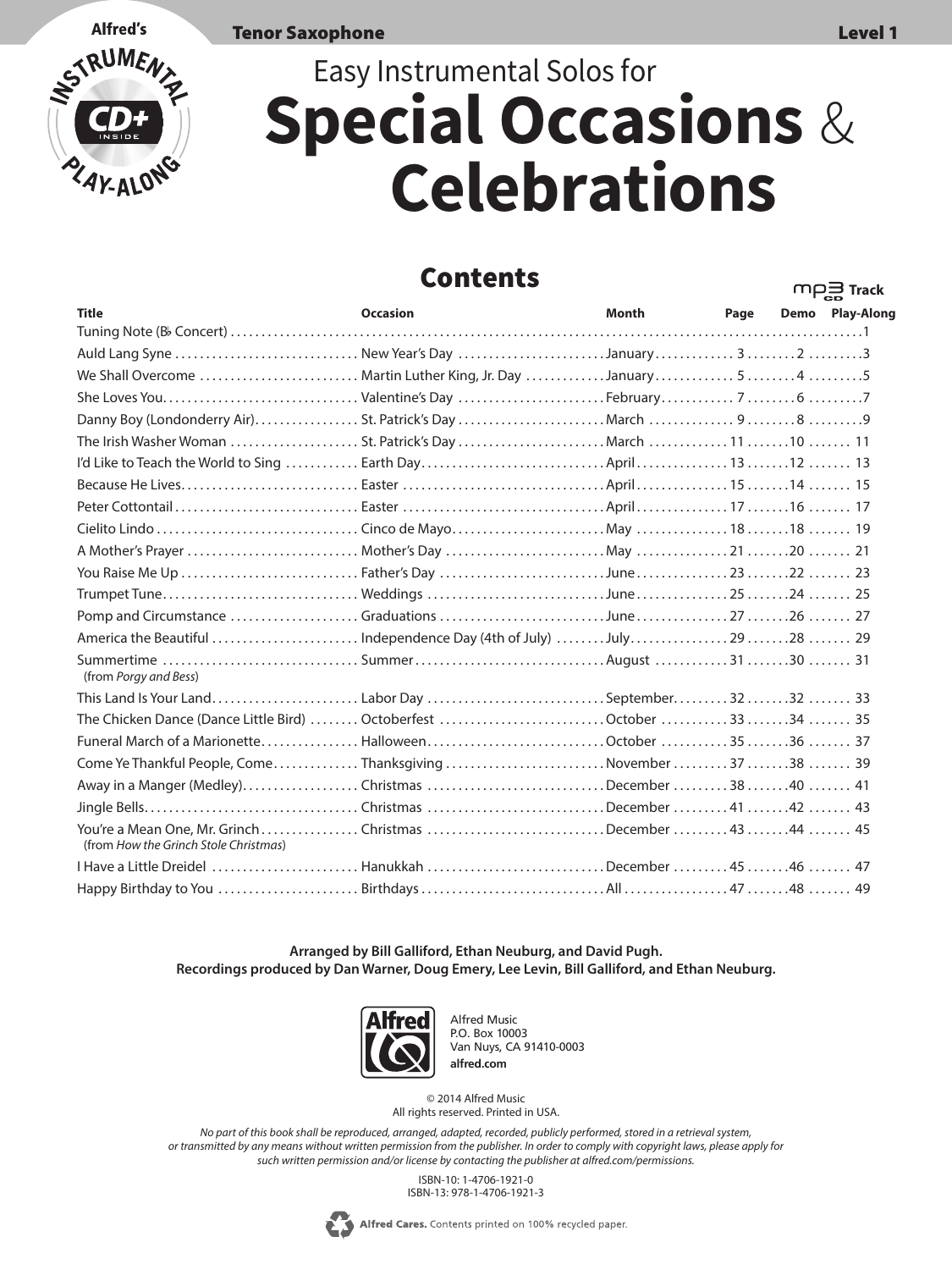### **SHE LOVES YOU**



Words and Music by JOHN LENNON and PAUL McCARTNEY





















© 1963 (Renewed) NORTHERN SONGS, LTD (PRS)

All Rights in the United States of America, its territories and possessions and Canada

Assigned to and Controlled by ROUND HILL WORKS (BMI) on behalf of GIL MUSIC CORP. (BMI)